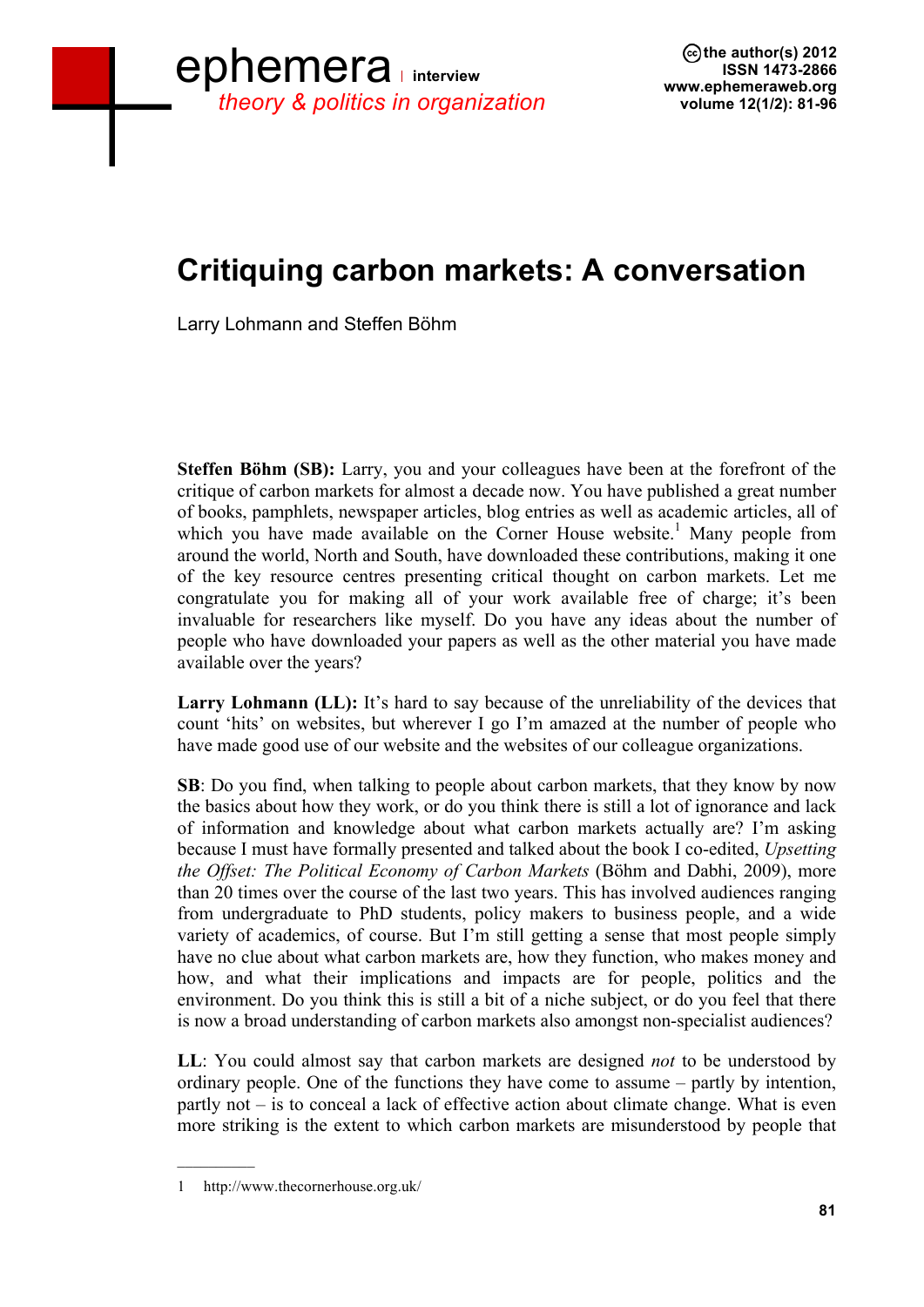you might assume would know better: government officials, parliamentarians, economists, corporations, traders themselves, even many on the left. But maybe this phenomenon is predictable too. In both of these respects there is a parallel with the markets for subprime mortgage derivatives, which not only were designed in a way that foxed average investors but also – as Michael Lewis (Lewis, 2010) and many others have observed – were a site of mass self-delusion among the titans of Wall Street itself for many years. Or maybe 'delusion' isn't the right word, since in both cases what is involved is less belief and disbelief (which falsely implies that all that is needed is 'unmasking') than fetishism, fantasy and magical thinking (cf. De Cock, 2009). Then the tipping point arrived, and the respectable, accepted wisdom abruptly switched from 'this is normal; why are you raising questions?' to 'this is crazy; how did this happen?' Maybe the same thing will happen with carbon markets. But to what extent that would lead to greater retrospective awareness of what has been going on during the past 15 years is – as with the derivatives markets – an open question. One that can only be settled by a commitment to continuing, dedicated activist discussion.

**SB**: If there are still people out there who have not heard about carbon markets, or know anything about their impacts and implications, how would you introduce them to this topic within a few lines? Recently, climate change has been less in the public's mind; in the wake of the global financial/economic crisis, people are more concerned about their jobs and food/petrol prices than the price of carbon. So, why should we care about carbon markets today? Do you think it's still important to talk about carbon markets or has the 'caravan' moved on, as it were?

**LL**: How I introduce a discussion of carbon markets depends on who I'm talking with. There's no formula. In general, the topic is not hard to get into with villagers and activists from the global South and working-class audiences from the North, because they tend to have a background in the kind of analysis that is necessary. In discussions with (say) forest village leaders in Liberia, junior high-school students in the Philippines, social activists in the Andes or pollution-impacted poorer communities in the US, after 10 or 15 minutes you usually find that the audience is already exploring all of the essential issues involving political inequality, technical equivalences, colonialism, commodification, property rights and so on. And such audiences regularly wind up condemning carbon trading in terms whose strength would probably unsettle many genteel Northern observers, including academics. On the other hand, the concepts are more difficult to grasp for middle-class, highly-'educated' people from industrialized societies, so you have to approach the topic in a different way and expect the discussion to follow a different path.

Take for example the equivalence that carbon trading posits between emissions reductions and offsets. Audiences in the South will immediately see the significance of this constructed equivalence and put their finger on all of its contradictions and paradoxes, political and technical. Professional carbon trading practitioners are also aware of many of the issues, if only because it's they who have to put in the hard graft, day after day, of building the equivalence in the face of forbidding obstacles, negotiating the relevant property rights among various mutually-hostile parties, etc. But your average highly-educated middle-class Northern audiences – including economists, diplomats, political scientists, 'big green' NGOs and parliamentarians – are more likely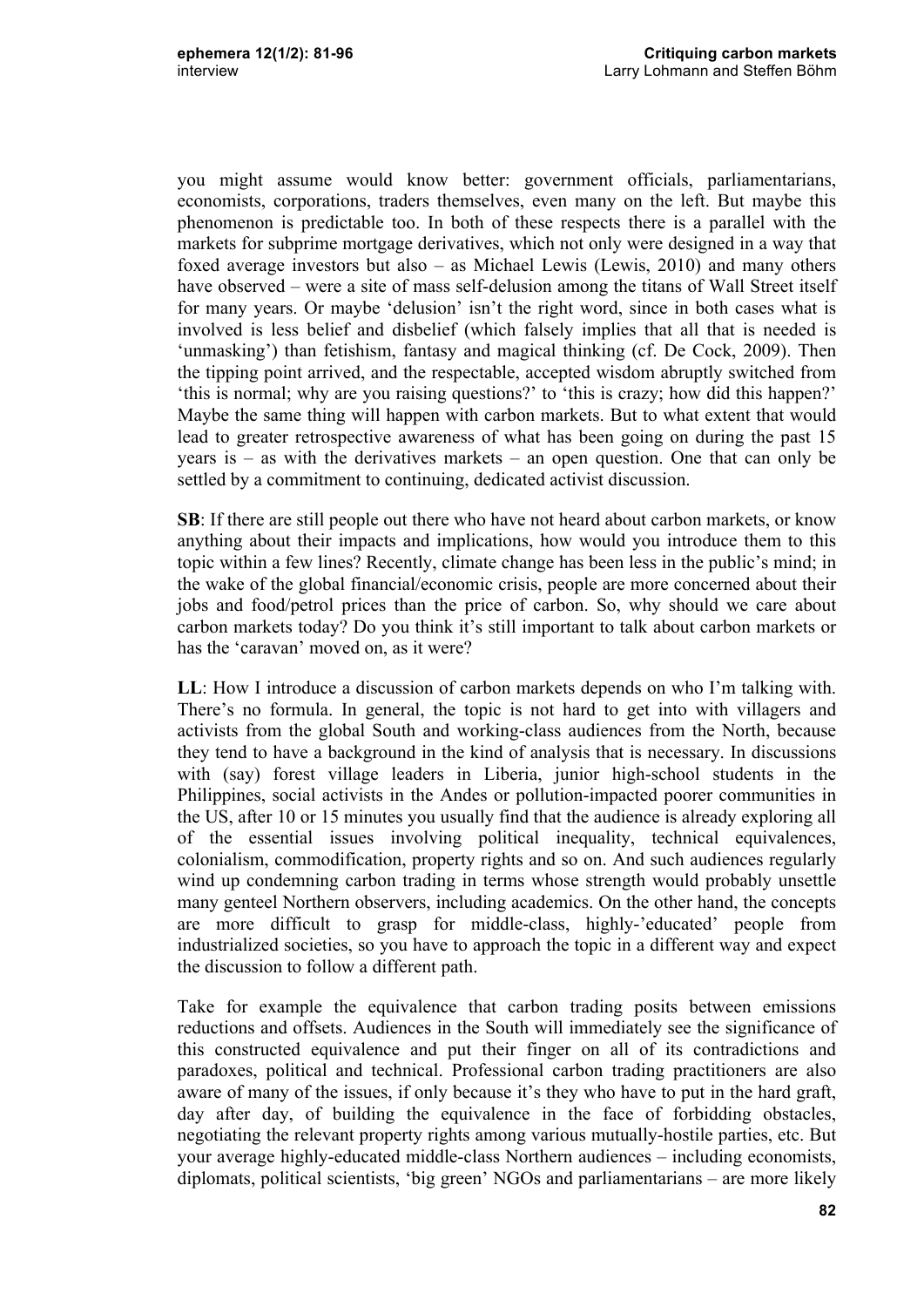to be predisposed to 'black-box' the processes by which this equivalence is created. They may wonder: Why are you spending time on something that ought to be unproblematic? Why are you challenging self-evident identities and neutral 'economic instruments'? Why are you indulging yourself in these perverse, Garfinkelish questions? So with them you need to take a gentler, more roundabout route into the issue.

You ask why we should care about carbon markets. Well, that depends on who 'we' are. Millions of people in the Global South on the receiving end of the movements of dispossession in which carbon markets are implicated, as well as people in the North on the fence lines of polluting industrial installations, unfortunately don't have much choice but to care, once they work out what is being done to them. Carbon markets are helping take away the basis for their livelihoods as well as their rights to the earth's carbon-cycling capacity. Better-off intellectuals in the North, for whom carbon markets may be only an 'interesting' news item or a scholarly opportunity for the flexing of neoclassical or Foucauldian or Deleuzean muscles, might not be concerned in the same way. And for ordinary middle-class citizens of industrialized countries, the carbon market discourse might as well have been expressly designed to exclude them.

Regarding whether the 'caravan' has moved on, there are at least two questions here. First, are carbon markets on the way out? And second, is social transformation, or the study of it, best conceptualized in terms of 'caravans' drifting from place to place?

On the first question, we certainly have reason to hope that the current afflictions of carbon markets are terminal. The incoherence of the whole project is now coming home to many in the industrial, scientific and even banking sectors, as witness the recent pronouncement of one of Europe's major electricity companies that the EU ETS is 'dead'. On the other hand, on that strange world that my colleague Chris Lang from REDD Monitor calls 'planet UN' (Lang, 2011), it is still unthinkable that, once legislated, carbon markets could encounter any serious problems. Trevor Sikorski of Barclays Capital<sup>2</sup> noted wryly at the Durban climate talks that it was hard to find a UN negotiator from any country who had bothered to acquire even the slightest conception of where carbon prices were or how they had been behaving – this at a UN conference maybe 75 per cent devoted to negotiating carbon market mechanisms. Similarly, although the European carbon market is collapsing, 'big green' Washington NGOs are busily promoting the expansion of other carbon markets in China, Thailand, wherever. This seemingly odd split should alert us to the complexity and diversity of the various functions that carbon markets assume. The superficially spectacular 'failures' of carbon markets – to have any effect on climate change, to create a robust new financial commodity, to sustain market actors' confidence – are, viewed from another angle, spectacular 'successesæ in terms of their role in creating the need for more 'technical' work and in delaying action on fossil fuel use. You have to hope that reports of the impending demise of carbon markets are not exaggerated, but, on the other hand, you also have to learn to apply pretty broad criteria for what counts as 'dead'.

<sup>2</sup> http://www.thecarbonshow.com/people/trevor-sikorski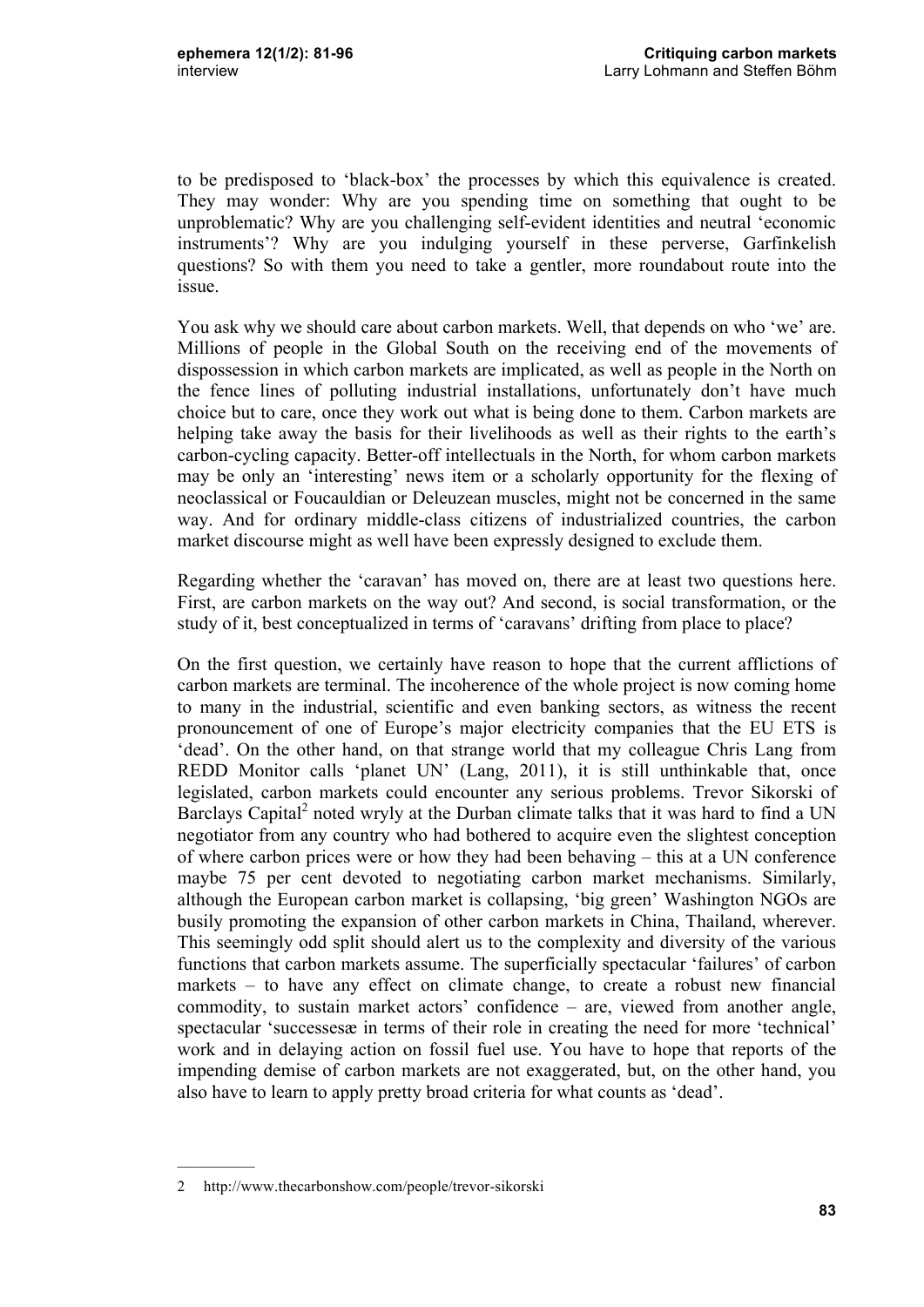So the current location of the 'caravan', if there is one, is a little difficult to specify at present. But even if, as is to be hoped, carbon markets do expire shortly, I suspect that academics will be coming back for a look at them for many years hence. Are you an economist looking to get a handle on how the next financial crisis will unfold? Are you a sociologist trying to grasp the processes and effects of new kinds of commodity formation? Are you a Marxist historian seeking to understand new mechanisms of dispossession and accumulation? Are you a scientist trying to assess the potential of ecosystems services markets to conserve biodiversity, water or wetlands, or the potential of the 'green economy' being heralded at Rio + 20? You're hardly going to be able to avoid delving into the details of carbon markets. Carbon markets are not an 'instance' of an abstract approach or historical process which, once understood, makes the detailed study of them superfluous. Like many other contemporary phenomena, they are a constitutive part of the process through which neoliberalism finds itself. Treating carbon trading, complex financial derivatives, deregulatory manoeuvres and the like as incidental to the study of modern politics would be a little like treating what since the Second World War have become known as 'area studies' as incidental 'illustrations' of economic theory. The carbon market experience is not a 'place' that the caravan can leave behind. It is rather one of the wagons that make it up, to which new wagons such as 'the green economy' and ecosystems services trading will be hitched as time goes on.

**SB**: By all the usual criteria, the project of what Peter Newell and Matthew Paterson call 'climate capitalism' (Newell and Paterson, 2010) – a regime of capitalism geared towards decarbonisation of the atmosphere – doesn't seem to be going very well at the moment. The price for carbon has collapsed dramatically recently (*The Economist*, 2012). The global climate negotiations responsible for setting up a worldwide market infrastructure have stalled, to say the least. Firms specialising in green finance seem to be struggling (see, for example, Coelho, 2012). Carbon bankers are decamping in search of other professions. Has 'climate capitalism' come to an end before it has even started, or is this just a temporary blip?

**LL**: There will always be fundamental contradictions with trying to create a climate commodity that go way, way beyond the problems of ordinary commodities or even complex financial derivatives. That aspect of 'climate capitalism' never had any chance of achieving success or even of formulating a coherent programme by any of the usual business or scientific criteria. But again we need to look at the deeper game. In the current economic crisis, the last thing business needs is any threat to fossil fuels, which historically have been indispensable to productivity and the extraction of surplus. This is the background that has shaped advocacy of carbon markets, even on the part of supposedly detached technocrats like big Washington NGOs and academic economists. One effect of the advocacy of the 'necessary but impossible' project of carbon trading has been 15 years of delay in tackling the issue of how to keep fossil fuels in the ground. That effect may be partly unintended, but it's certainly a happy outcome for capital. In that respect, 'climate capitalism's' very failure, provided it can be spun out long enough, is a success story for capitalism as a whole.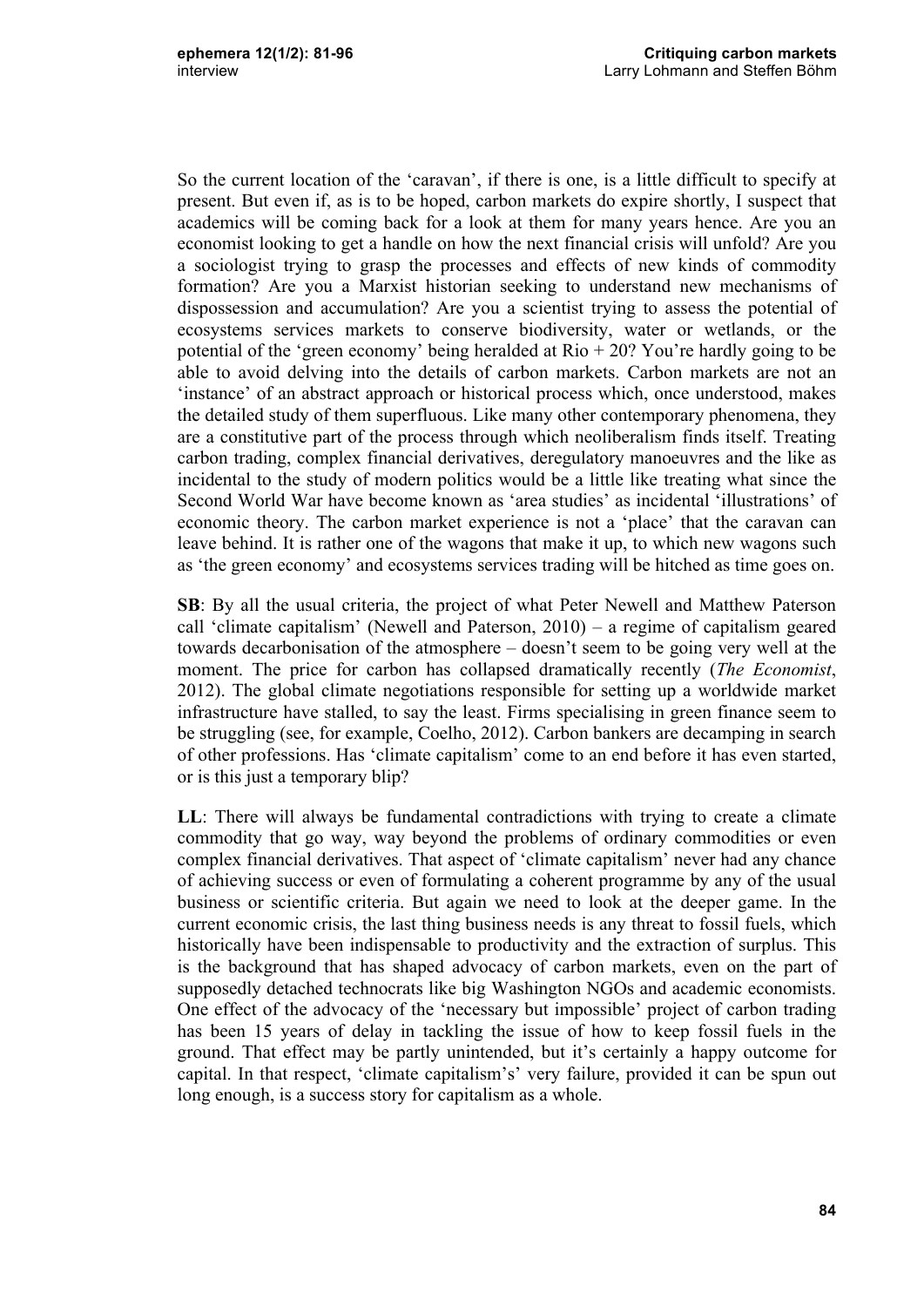**SB**: What do you make of the recent Durban climate change conference, i.e., COP17?<sup>3</sup> Would you agree with me that we've basically come to the end of the road of the strategy to get a globally binding agreement through international, UN-led, negotiations? What's next in your view?

**LL**: Nearly two decades of UN negotiations have taught us that the technocratic attempt to substitute a 'neutral' programme of 'binding emissions cuts' for the needed programme of phasing out fossil fuels can't in the end make the climate action pill any easier for business and state actors to swallow. The 'binding cuts' are not binding when it counts – Canada, the US and other countries have made it clear that they are free at any time to withdraw from any agreement that actually threatens fossil fuel use. Nor are they really cuts, since their primary role is not to help phase out fossil fuels but merely to establish just enough scarcity – and no more – to enable a new commodity market to function. Once again, we're returned, unavoidably, to the painful necessity of mass organizing around the fossil fuel problem. Climate change is not an ozone-type problem that can be addressed by a UN protocol.

Durban brought these contradictions to a kind of climax. Without even much attempt at concealment, discussion moved increasingly to issues such as whether there should be emissions targets at all (how to keep the carbon markets going without targets was, revealingly, one question), or how much more land in the global South fossil-fuelled industry might acquire, through REDD, to absorb its emissions. In a misguided attempt at so-called 'damage control' against this nightmare agenda, many so-called 'progressive' voices, even from the South, were thrown back on the doomed strategy of trying to reinstate yesterday's Northern corporate agenda – imaginary 'binding targets', new export subsidies for Northern industry, 'defending Kyoto' and the rest of it – in place of the one that is becoming dominant today. That of course only reinforced the underlying elite politics that carbon markets represent.

**SB**: Let's go back in time for a minute. How did you become interested in carbon markets in the first place? What was the trigger for you?

**LL**: I was dragged somewhat unwillingly into the issue by my Southern activist colleagues in the World Rainforest Movement, $<sup>4</sup>$  who saw in the late 1990s that carbon</sup> markets could serve as a new source of revenue for industrial tree plantation interests, particularly the pulp and paper industry. WRM, many of whose affiliated groups had a history of struggle against these large monocultures, was just launching an international campaign on the issue (which continues today). They thought the carbon issue needed further study. My colleagues and I took up the 'assignment' to look into it, and the more we did, the more we realized that the situation was even more disturbing than we had imagined.

**SB**: Could you talk a little bit more about your work in Thailand and other countries of Southeast Asia in the 1980s and 1990s? What exactly where the struggles and issues about that you were involved back then?

<sup>3</sup> http://www.cop17-cmp7durban.com/

<sup>4</sup> http://www.wrm.org.uy/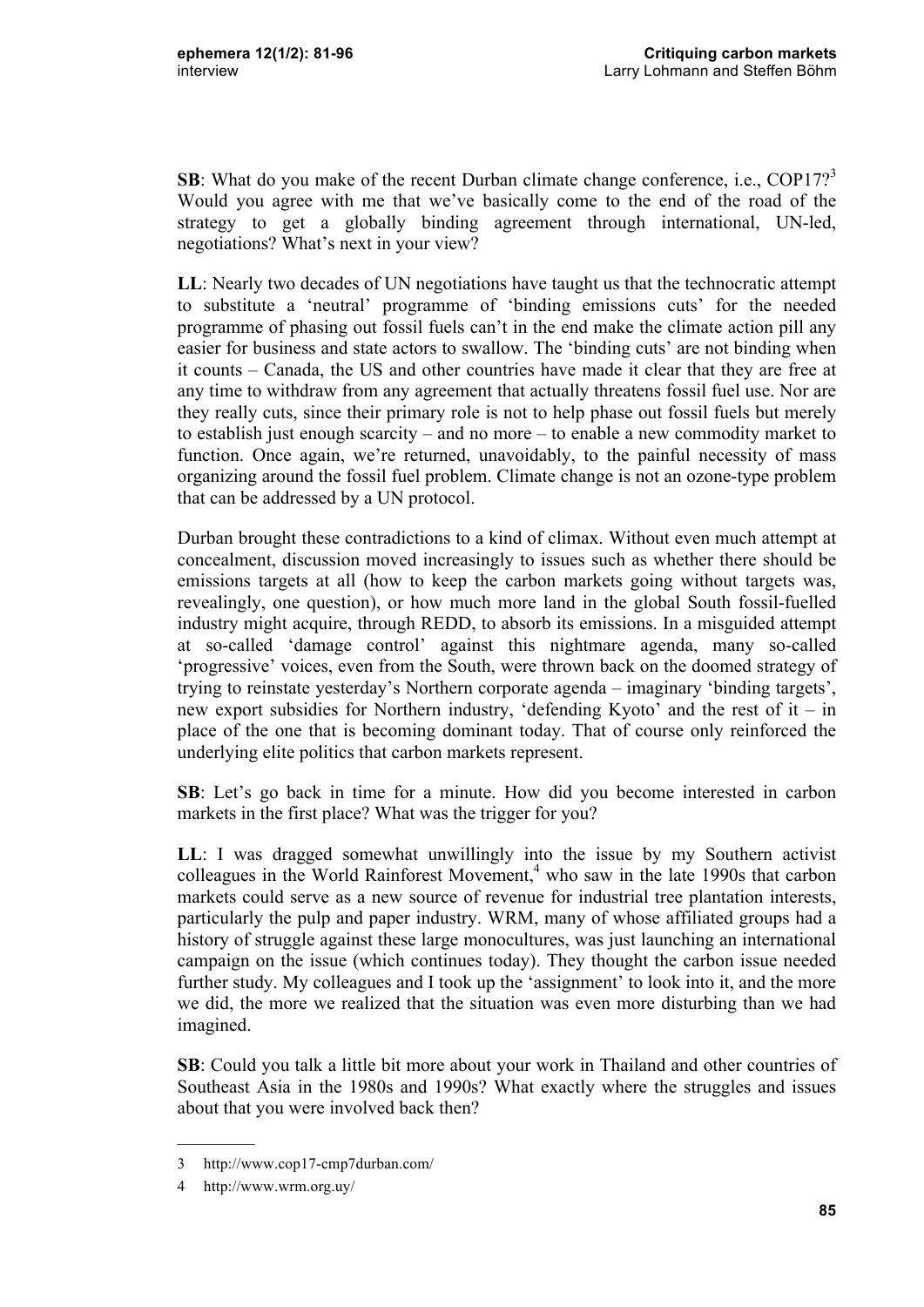**LL**: The work on plantations that led to my later involvement in climate market issues actually started for me in Thailand, where widespread land and forest disputes developed in the 1980s and 1990s over commercial eucalyptus plantations on lands formally held by the state, but de facto occupied and held by millions of rural villagers. I was also involved in many other issues, including struggles against large hydroelectric dams, such as Nam Choan, which was eventually defeated, and other projects in the Mekong and Chao Phraya basins.

**SB**: Back in the 1980s, nobody was talking about carbon markets, of course, but do you think there is a relationship between then and now? That is, have the issues fundamentally changed or are there contingencies in these struggles?

**LL**: The relationship is very close. The political education I received in Thailand in the 1980s has been indispensable to me in understanding the dynamics and conflicts surrounding enclosure, development, investment and finance that are also evident in carbon markets. Of course things are changing all the time, but it's essential to see carbon markets as part of a continuing evolutionary process involving struggles in all parts of the world.

**SB**: Let's talk concretely: when you look at today's REDD programmes, do you think they are any better than what you saw in Thailand in the 1980s and 1990s? The language used to sell REDD to a variety of stakeholders certainly seems to be all about participation, consultation, respect of rights, etc. So, do you think the forest policy makers and business people have learned to be more responsible, or have they simply learned to speak another, more humane, language?

**LL**: I don't find it particularly useful to analyse developments in terms of 'better' and 'worse', or in terms of elites supposedly trying to 'learn to be more responsible'. None of the grassroots activists I work with would use such a conceptual framework in trying to plan strategy. Indeed, they would probably see it as a recipe for reinforcing oppression. Of course, REDD-pushers, like the rest of us, will continue to develop their outlook and interests in the course of unfolding new languages, borrowing concepts from their enemies, and so forth. The deceptive language of 'stakeholders', which affects to give equal status to small farmers, extractive industries, private consultants, World Bank officials and government ministries, is one example. But the fundamental struggles won't go away, whatever turf they are fought on.

**SB**: In the 1990s you came to Britain from Thailand, settling in a small town in rural Dorset. The Corner House is perhaps not your average campaign organization or 'think tank'. Could you tell us a little bit more about it?

**LL**: Maybe the best way of understanding what The Corner House is, is to look at what we do. Some of this can be seen from our website: www.thecornerhouse.org.uk. We are basically three aging activists each of whom has many friends around the world who are dedicated to social change and who help us understand what contributions it would be appropriate for us, with our particular backgrounds and interests, to try to make at different times.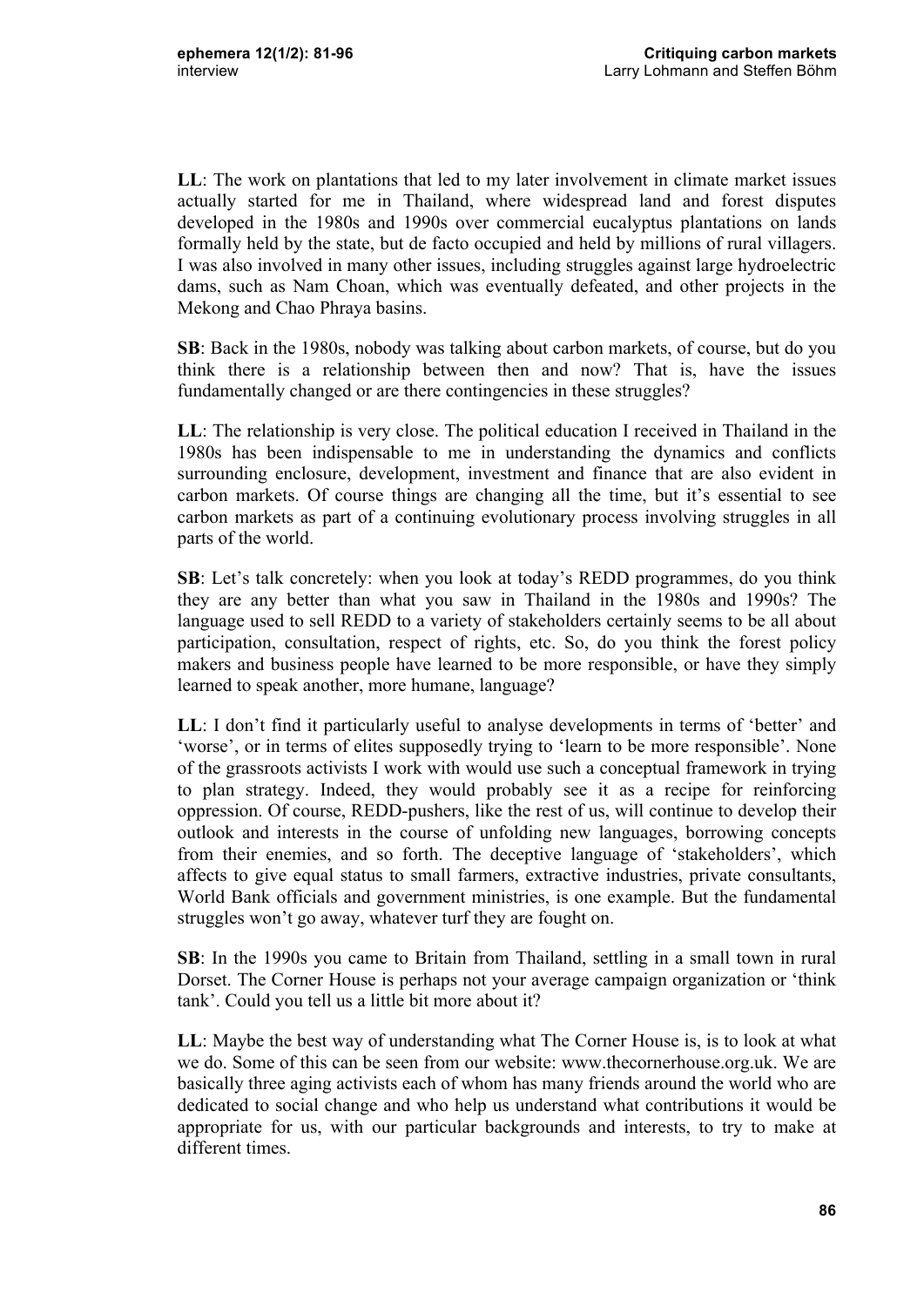**SB**: When reading your work, one is struck by the fact that you have quite a few papers written in an academic style, yet you are not academic; you are not working in a university. You have published in 'obscure' academic journals, such as *Accounting, Organizations and Society* (Lohmann, 2009) and *New Political Economy* (Lohmann, 2010). These are clearly publications aimed at academics, rather than the broader public. Why is it important for you to publish in academic journals, which are often not accessible, publishing copyrighted material?

**LL**: With the exception of maybe one article on Southeast Asia and another on costbenefit analysis, I've only ever written academic articles when the editor of a scholarly journal invites me to. But I've found the exercise to be extremely useful for activist work. The interchange with academics entailed by writing a scholarly article can be one contribution to the development of the common analysis of an issue, on a par with, and complementing, the work of day-to-day campaigning, study tours, speaking tours, strategic discussions with other activists, and so forth. The process of writing an article can also help deepen activist links with friends in the academic community, to the benefit of a movement as a whole, and helps signal an intention to make academic research 'our own'. For me, sitting alone in a room agonizing over a paragraph in some academic paper will usually pay off in long-term campaigning results more than hanging around the UN or government ministries trying to insert sound bites into official discussions. So while it might seem to academics that a journal like *New Political Economy* is 'aimed at academics', from the outside I look at the process much more broadly. In this connection, by the way, I always insist on making available any article that comes out of this process to anybody that might want it, through our website, through the photocopying machine, or just through talks and discussions. Maybe in some cases this violates the proprieties of copyright – well, let them come for me with helicopter gunships.

**SB**: Have you ever thought about working for a university, or do you think your work is incompatible with the academic world? From what you know about universities today, what do you think would prevent you from engaging with carbon markets and other environmental issues in the way you do?

**LL**: Activist and scholarly work should never be incompatible. I feel that the struggle of my academic friends to maintain standards of social responsibility and responsiveness to public concerns in this era of the privatization and neoliberalization of universities is my struggle as well. In the current context, sure, it may well be easier for activists outside the university world to develop critical perspectives on something like carbon trading than those inside, but only if they are lucky enough to have the time and money to do so. And in any case such activists will, whether they like it or not, remain partly 'inside' the university world insofar as they rely on the work done there. I suppose this is where I locate myself – I don't want to 'work for' a university but hope to continue to be part of an intellectual community that includes many academics.

**SB**: I first met you at a seminar organized by Donald MacKenzie<sup>5</sup> at Durham University. What do you make of his particular brand of 'critique'? Is an actor-network

<sup>5</sup> http://www.sps.ed.ac.uk/staff/sociology/mackenzie\_donald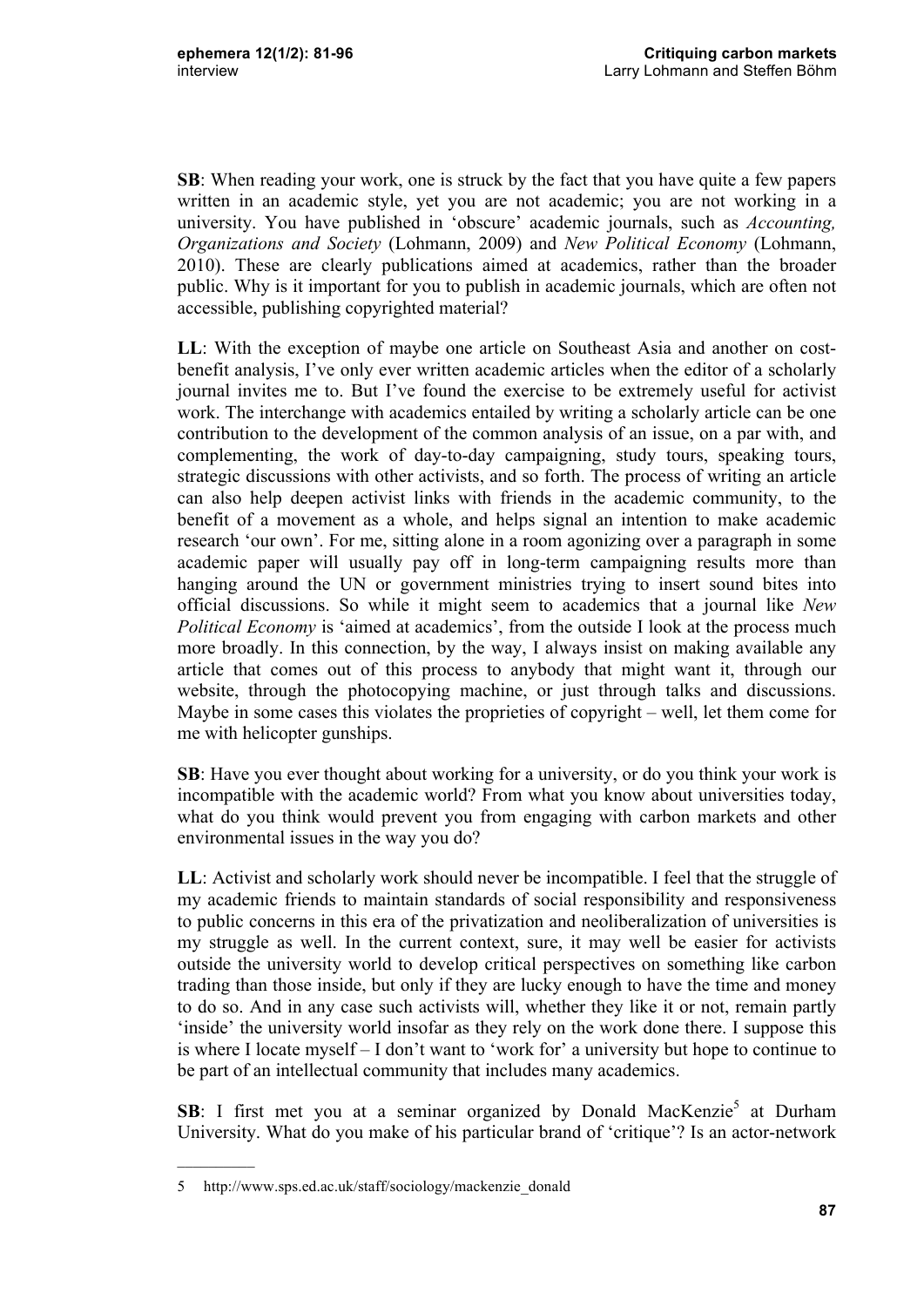approach 'critical', in your view? I very much value MacKenzie's contribution and also Callon's<sup>6</sup> to describing, in quite some detail, the historical emergence of financial markets, including carbon markets. But that's it; they are mainly describing them. ANT and the sociology of markets approach are very good at describing the material and nonmaterial processes of how things come into being. They are less good at critiquing them; that is, in my view, they have very little theoretical leverage for saying what might be wrong with this historical development.

**LL**: I'm not sure I accept the dichotomy between description and critique, or between trying to understand something and doing something about it. The actor-network approach offers many challenges to things like carbon trading that concerned activists can make use of. And intellectuals of a scientistic or economistic bent have been very sensitive to this.

**SB**: And how does this contrast with the Marxian approach of people such as John Bellamy Foster<sup>7</sup> and Jason Moore<sup>8</sup>? Both have not, at least to my knowledge, written about carbon markets, but you seem to have been inspired by their work. To start off with Moore, what do you get out of his work?

**LL**: One thing that Moore has really pushed me to pay attention to is that every worldhistorical cycle is ecological as well as political or economic.

**SB**: The main point Moore seems to make is that it's not enough to talk about an environmental crisis of capitalism. You have quite a lot of people, probably including myself, who have been saying that capitalism is now turning itself into 'green capitalism', because it needs to respond to the environmental crisis, and that all these new market-based instruments – payments for ecosystem services, carbon markets, etc. – constitute the response of capitalism to this crisis, as it is trying to become 'green', modernizing itself through ecological modes ...

**LL**: … yes, while Moore is saying that capitalism has always been implicated in environmental crises and has always had to be 'green' in order to grow.

**SB**: Exactly. At first sight this seems to be a subtle, minor point, but the more I think about it, this is probably quite a substantial and important reversal of our normal way of thinking. What it does is to get us away from this nature/society dualism, where capitalism is seen as the producer of so-called externalities, such as environmental degradation, which the system is now trying to internalise.

**LL**: Yes – the idea that there have always been cycles of relations that co-produce capitalist society and nature is important.

**SB**: That's right; capitalism has always been what Moore calls an ecological regime, or, capitalism as world ecology.

 $\frac{1}{2}$ 

<sup>6</sup> http://www.csi.mines-paristech.fr/Perso/Callon/

<sup>7</sup> http://sociology.uoregon.edu/faculty/foster.php

<sup>8</sup> http://www.jasonwmoore.com/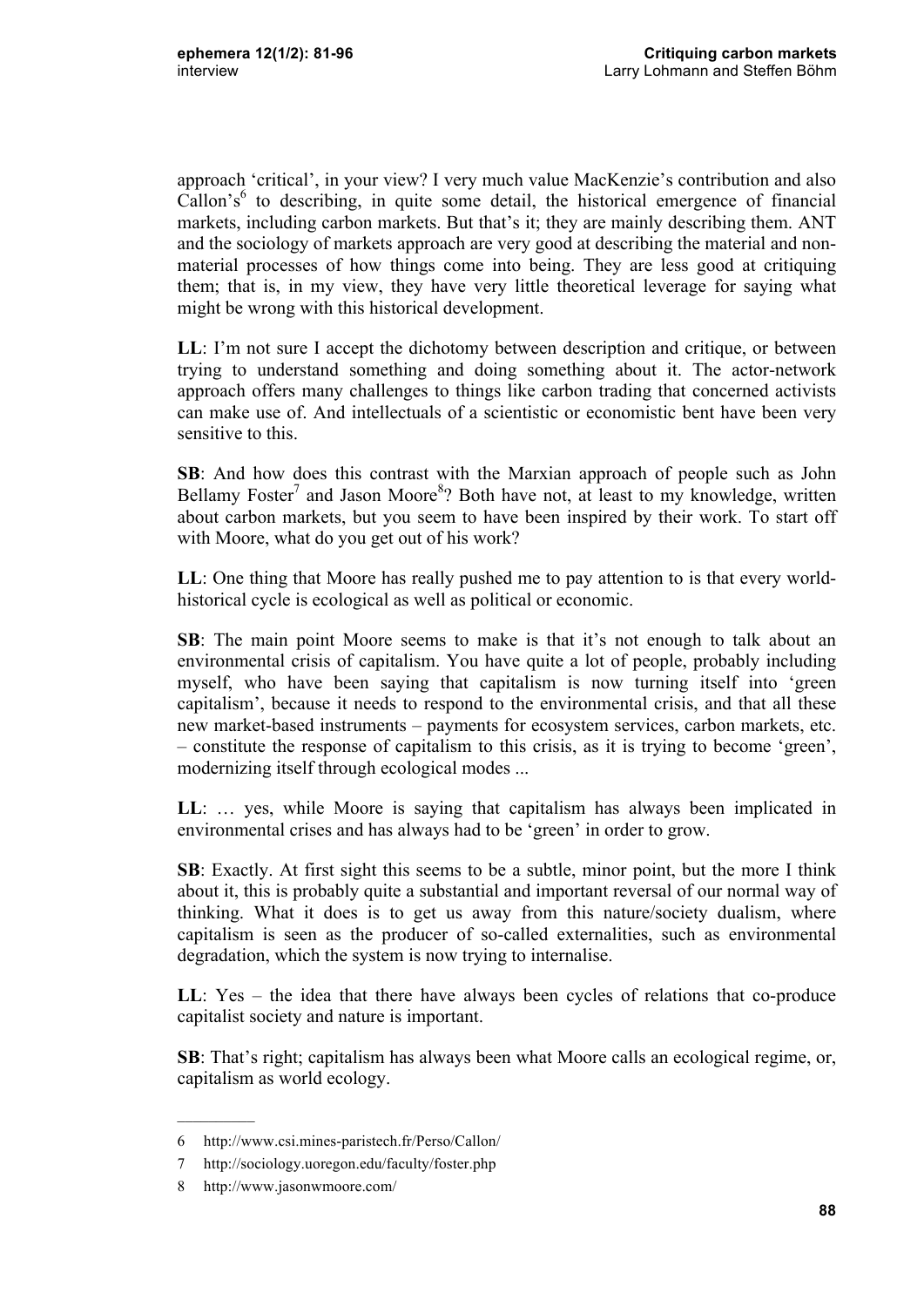**LL**: That's another thing I like about him, actually, that he follows through on the assumption that what you call the nature/society dualism is constructed and contingent and that we have to problematise it at every point. Other people don't do that so much. As much as I love the work of people like John Bellamy Foster, I think Moore is more subtle in that respect. It's not that suddenly capitalism has reached its limits and now has to confront 'the environment'. We have to problematise these very categories of 'limits' and nature.

**SB**: Yes. Moore doesn't talk about an environmental crisis of capitalism, but about a continuous cycle of what he calls ecological transformations. It's actually quite interesting that we are here on this ancient mount in the middle of Dorset. Would the ancient civilization that lived on this mount be seen as a socio-ecological regime, in Moore's view? Does every society, capitalist or otherwise, have a (problematic) relationship to 'nature'? I don't think he's saying that. He's making a particular point about how capitalism relates to nature, and capitalism as an ecological regime, so there is something very distinct about capitalism that has altered the nature of the relationship between nature and society. And where does this leave us in terms of thinking about nature? Historically, and also within our current system, not everything is capitalist. So how exactly can we think about another way of relating to nature? Again, the question is; how do we critique our current reality? If everything is always already ecological, then you almost lose the explanatory power of talking about anything, natural or ecological. To use an example of what I mean: you have rich and long experience of travelling, working in Asia, and the so-called less developed world, or developing world. Would you say that that indigenous people, peasants, self-sufficient peasants and farmers in a less highly-developed world have a different relationship to nature? Perhaps what world-systems analyses are not that good at is to see the differences in the way this society/nature relationship is structured, also across different spaces.

**LL**: I think Jason Moore would be able to talk about the differences that do exist, without appealing to the anachronistic notion of their relationship to 'nature'. I would expect he could find other terms for talking about the different ecological regimes. Of course, most peasant and indigenous groups alive today have learned to talk the language of 'nature/society' as well as anyone else, but in a lot of their practices, they also provide a vocabulary for contesting the 'nature/society' dualism. Forget about 'nature' for the time being; consider the simple question, what is a forest? I think Jason Moore, if you asked him a technocratic question like how to define a forest, could easily go into his routine about the history of the ecological regime in question.

**SB**: How would an indigenous person look at this?

**LL**: The Karen of Northern Thailand, to take one example, would probably wind up interrogating the question itself. They might say: What does it mean when you (as an outsider) claim that this particular patch of our territory with trees on it is a 'field' or a 'forest'? Seventy years ago, the place we're standing on was covered with big trees. Sure, that's not the case now, because we've converted it temporarily to agriculture, but it will be trees again in another 70 years. Is it a forest or isn't it? I don't know – this is just the way we do things; we're not under any obligation to slot ourselves into your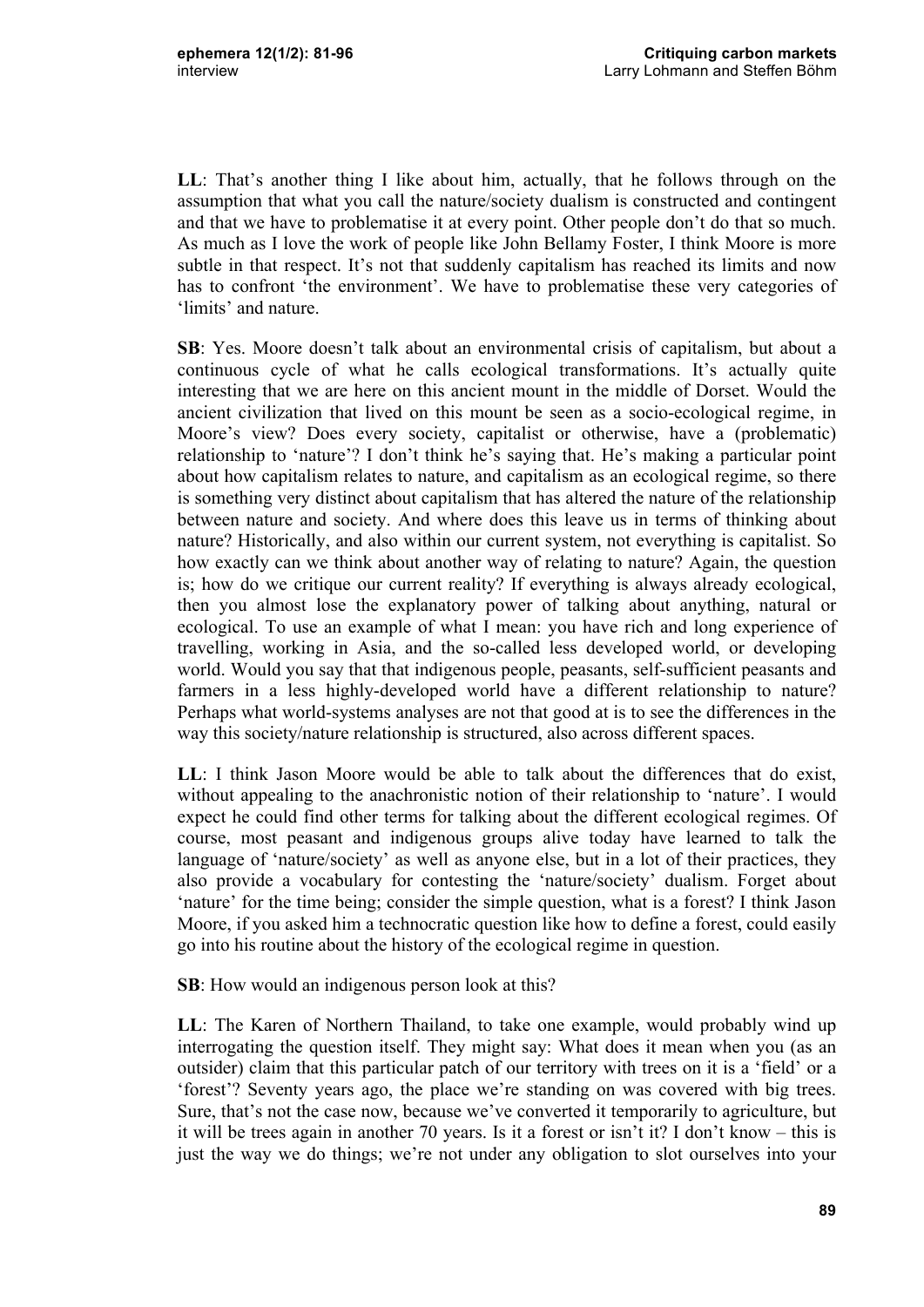categories. Okay, maybe that place over there on that faraway hill will always have trees on it, as long as we're here, but here where we're standing, it depends.

**SB**: How would you call that place, from an indigenous person's point of view, who has always lived in and with the forest? It's your place, your livelihood, your home, isn't it? It's not 'nature' as such, is it?

**LL**: Not in the standard sense that 'nature' has assumed in some industrialized societies.

**SB**: Their relationship is a very practical one. It's a kind of pragmatism almost.

LL: It's not really a question of whether it's pragmatic or not. The nature/society dualism prevalent in industrialized societies is also pragmatic, but for a quite different set of purposes. These contrasts only emerge when you see the conflicts between different societies or different groups, or the way different groups talk past each other, for example forestry department people and indigenous groups, or any different subsets of those groups.

**SB**: What are the interests of, say, forestry officials in places such as Brazil or Thailand? They are often directly connected to elite groups who want to make money with forests, aren't they? This is what the emerging REDD+ schemes are about, aren't they? What are the interests connected to this piece of land, a forest – and, connecting to Jason's argument, how are these different interests structured?

**LL**: You have to look at the details. Different forestry officials themselves have different interests, depending on their vocation and their salaries and their background and their job description. In Thailand, there has historically been a general interest maintaining the forestry department's control over land at all costs. There are specific interests connected to deals made with plantation firms or loggers and a long history of symbiosis between official foresters and logging companies, first the colonial logging companies and afterwards domestic logging firms. There's a whole political context, in Thailand at least, connected specifically with logging revenues, the Democrat Party, and forestry officials. It's the usual, extremely complicated story, and I assume Jason Moore wouldn't have any trouble in handling it if he had the time to go into the details. One important question is how the 'nature/society' divide, as remanufactured by forestry department officials, their friends in the World Bank, their other friends in conservation organisations, and so forth, does or does not enter into the story. The only reservation I have about the work of sophisticated theorists of capitalist cycles like Jason is that their resistance to things like the 'nature/society' dichotomy doesn't always extend to resistance to the 'capitalism/non-capitalism' dichotomy. Here my instinct is that Marx himself was not essentialist about capitalism, merely exploring certain aspects of what you might call an ideal type of capitalist logic to see where it went and continuously bringing that into relation with close historical analysis. But I could be wrong about that.

**SB**: What do you mean by the 'capitalism/non-capitalism' dichotomy?

**LL**: I think there's a tendency to adopt misleading territorial metaphors with respect to capitalism. People think of there being an 'inside' and an 'outside' to capitalism, with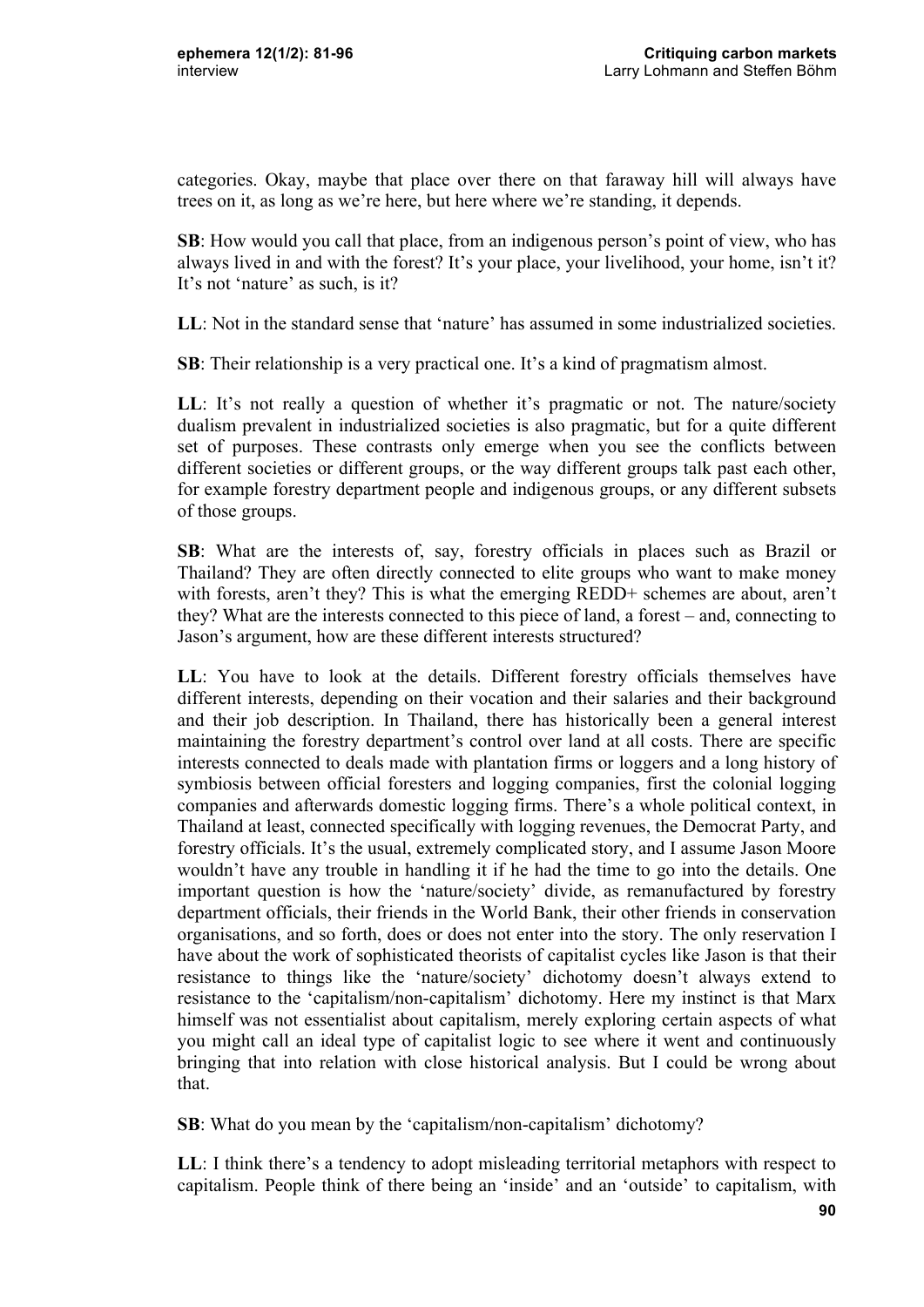capitalism 'bringing things inside itself' or 'being resisted and the borders maintained with integrity'. My feeling is that this dichotomy itself has to be resisted. That's one thing I've learned from Latour<sup>9</sup>, Callon and the science studies people, as well as Timothy Mitchell, the scholar of the Middle East.10 Mitchell is probably the best of the lot in terms of drawing out the conclusions and in helping us see the capitalist/noncapitalist border as itself a construction which is continuously manufactured and remanufactured, often for nefarious purposes, by both our friends and our enemies.

**SB**: One could reply to that by saying, well, isn't it equally a problem that the Latourian regime of analysis sees everything as like a big flow, everything being connected …

**LL**: I think the retort that we don't want to say that everything is a big flow in fact derives from the same misleading territorial metaphor. The metaphor of a territory which might or might not have internal boundaries is a problem, I think. I think Latour's and Callon's suggestion is to get away from that whole metaphor entirely. Mitchell talks about, not a boundary, but a continuously moving horizon. That's a different metaphor, which criticizes both the capitalist/non-capitalist dualism and the 'everything is flow' picture, by trying to get away from the ideas of 'inside' and 'outside'.

**SB**: In the book *Pandora's Hope* (Latour, 1999) and elsewhere Latour is quite scathing about many aspects of Marxism. He sees it as a very specific social, or even artificial, construction. In response to Marx's conception of commodity practices, he talks about what he calls the 'factish', rather than the 'fetish'. Latour says that there are certain facts, which are material and immaterial (social) at the same time, that become privileged. He wants to understand how these are constructed, and in a way, 'Marxism' itself could be seen as such a 'factish'. So, rather than privileging Marx's analysis of 'commodity fetishism' (Marx, 1976), Latour rather speaks of 'factishes' (Latour, 2010).

**LL**: I'm a big fan of a lot of what Latour writes, but I'm not certain that this doesn't amount to a caricature of Marx.

**SB**: I also find the Latourian social constructionism approach very useful, while continuing to get inspiration from Marx. I'm interested in reading both, without necessarily wanting to conflate them. I think Latour basically doesn't 'get' Marx, for a variety of reasons. I think there is something in Marx's analysis of the commodity that needs to be retained, and that cannot be simply 'flattened out', as it were. If Latour has a horizontal ontology, then I still think that the commodity plays a privileged, hierarchical, role in that ontology. Latour is not able to tell us much about how and why the commodity fetish or factish rules the world, and this is where I see the limits of the work of Latour, but also of people like Donald MacKenzie. I value Donald's work, and I think he probably tries to move it beyond Latour and also Callon. I've recently reread the *Accounting, Organizations and Society* (2009) special issue on carbon markets, and I think there's a stark contrast between the MacKenzie and Callon papers in there. But what neither paper is able to do is to develop any critical logic that tells us about what

 $\mathcal{L}=\mathcal{L}$ 

<sup>9</sup> http://www.bruno-latour.fr/

<sup>10</sup> http://www.columbia.edu/~tm2421/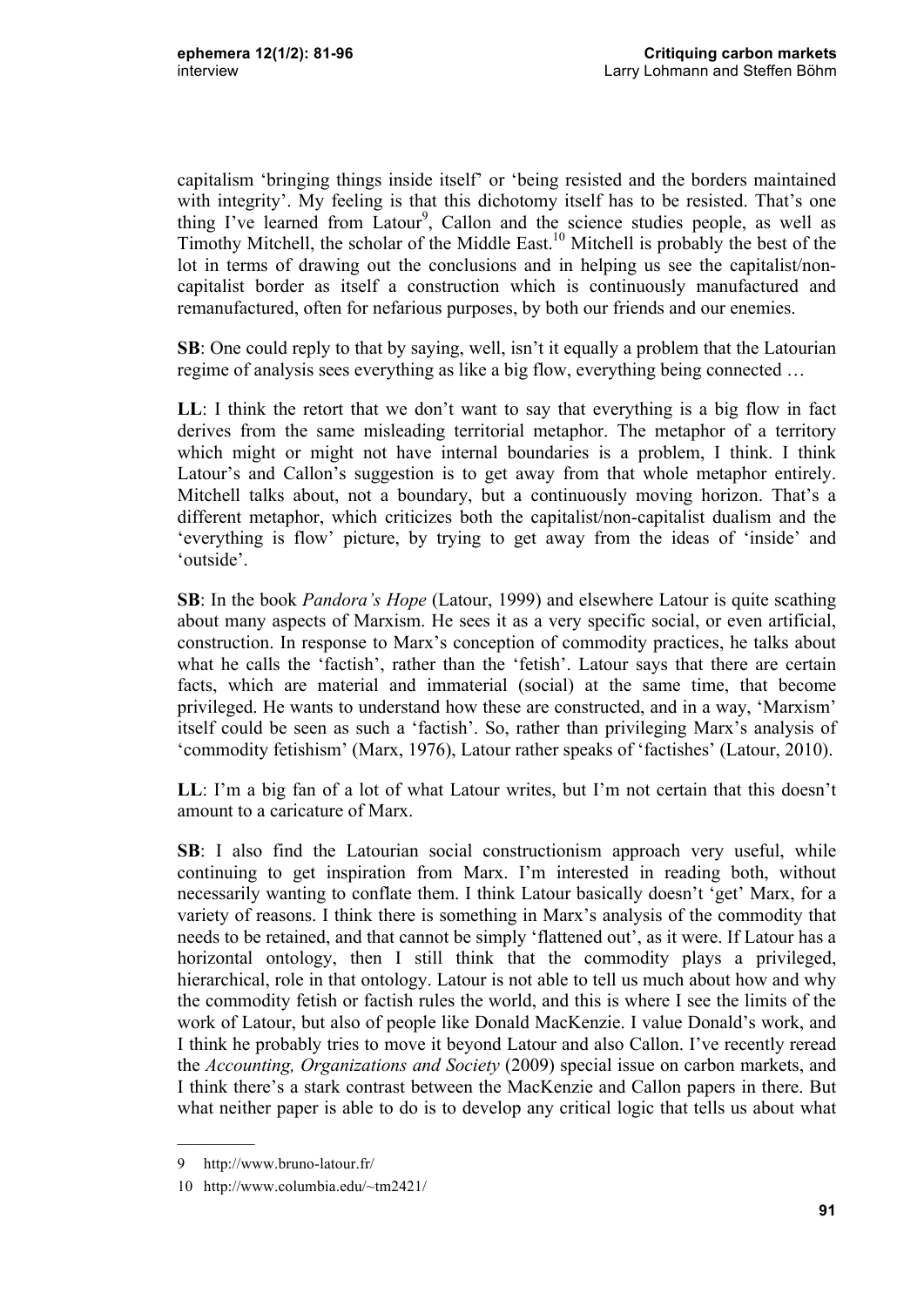$\frac{1}{2}$ 

might be 'right' and 'wrong' about carbon markets, and why one should support or resist them; who are the losers and winners? Questions of ethics and justice are completely missing in the ANT / science studies world.

**LL**: I think I know what you mean, but might put it in a different way. I've been greatly influenced by ANT and by science studies more generally, but I'm not sure to what extent I would regard Callon or Latour as political comrades in particular struggles. At the seminar you mention, I'm afraid, I couldn't make head or tail of what Michel's political programme was regarding French regulation. Donald, too, despite his fascinating work on financial and carbon markets and his very friendly and appreciative attitude toward activists in the field, seems to have a rather insouciant attitude toward the social and environmental implications of the markets. But this may just be my own lack of acquaintance with his work. I remember Donald telling a funny story of how some zealot within the US weapons community read his book on nuclear weapons and kept trying to get him to testify before Congress to help further his point of view on nuclear deployment or some such thing. Donald was rather bemused by this. 'I would have thought that anybody who read my book would understand my anti-nuclear stance, but this person just didn't get it,' he said.

**SB**: Could a Latourian methodology be complemented with a more critical, or, if you want to call it that, a Marxist approach? Maybe there are inherent contradictions in trying to put these two together, I don't know. There is a book by Latour, called *The Politics of Nature* (Latour, 2004), in which he battles with these kinds of questions himself. He asks himself, what is politics? What is nature? I think there are complementary territories between say Moore, or a world-systems approach, and Latour. They both want to resist these dualisms between the material and the immaterial, between nature and the human. But, when it comes to politics, Latour is quite 'wishy-washy'…

**LL**: … let's create a nice parliament where things and trees can be represented along with everybody else.

**SB**: Yes, that kind of thing. It's this big mishmash where the human and non-human world comes together, each speaking for itself, and the political act of the investigator is to follow these actors around, and see what and how they speak.

**LL**: I couldn't get through the book, partly because I find any kind of idealism or utopianism both boring and dangerous, in an almost instinctive reaction.

**SB**: There's a void where there should be an attempt at a concrete understanding of socio-ecological struggles.

**LL**: I agree, although I usually assume it's a deficiency in myself to have such a reaction. In a strange sort of way, I find myself more attracted in science studies by the work of someone like Harry Collins, $\frac{11}{11}$  who is probably regarded by Callon or Latour as

<sup>11</sup> http://www.cardiff.ac.uk/socsi/contactsandpeople/academicstaff/C-D/professor-harry-collinsoverview.html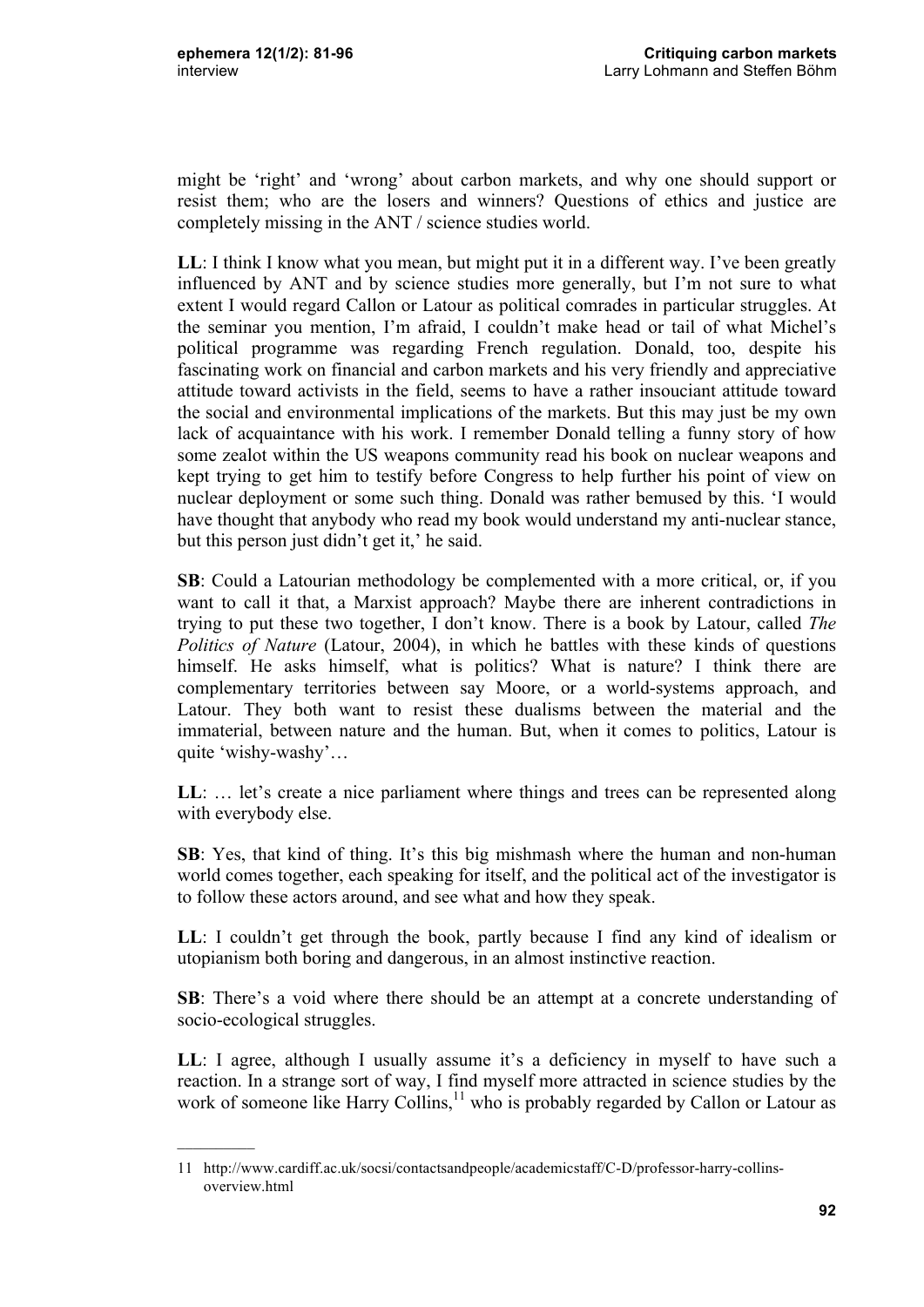still being in thrall to the sociology/non-sociology dualism, or the idea that there is such a thing as society distinct from nature. Collins may also be somewhat idealist in his political programme, but he does make interventions that are often easier for me to understand. One example is his insistence, as I read it, that the prevailing dualistic attitude towards science is a political problem. He's referring to the way we tend to flipflop between either believing everything that scientists say – once they're through with their research at the laboratory bench and the sanitised, black-boxed result is presented to the public – and, if we are unable to accept what they say, of claiming that the problem must be their 'vested interests' or other 'impurities' sullying the disinterested workings of 'scientific method'. How to struggle against this attitude that there is such a thing as a 'pure science' separate from politics? Collins is very clear on the framing of this problem – so is Donna Haraway<sup>12</sup> – if less clear on how to tackle it.

**SB**: I have a practical question: how could Moore's analysis inform politics and struggle about carbon markets and the new ecosystem accumulation strategies? Sometimes one could read Moore's analysis as saying, well, it's all to do with accumulation cycles, over- and under-production, and financialization, and there's not much we can do about that.

**LL**: I'm not sure I would agree. I think there are a lot of potential activist uses for a Jason Moore kind of approach. For example, it might help in countering the sort of ahistorical, apolitical approach represented by the Newell and Paterson book you mentioned earlier, which, although it is not intellectually significant in itself, is important in that it represents a kind of view (or perhaps fetish) fairly common among Washington-based NGOs, neoliberal ideologues and certain groups of academics. Newell and Paterson think, for example, that it's great that the financial sector got so involved in carbon trading, because that put another powerful social grouping on the 'right' side in the climate battle. It strikes me that it's easier to destroy that type of superficial argument when you can supplement your own political experience with the historical analysis that someone like Moore provides about how finance actually functions in this phase of an accumulation cycle.

**SB**: Why do you think Newell and Paterson made that argument, by the way?

**LL**: I don't know; I would have expected better from them. It's as if they were to say that since small farmers have historically used derivatives contracts whenever they can in order to lock in decent prices for harvests, the fact that investment banks and hedge funds have entangled the world economy so deeply in derivatives means that the interests of Wall Street and small farmers are now at last happily aligned. In my world, you have to go a long way to find naiveté that appalling, but given certain contexts, even the most intelligent people have these strange little blind spots.

**SB**: I think you let Newell and Paterson off the hook a little bit too easily. I think there's actually something in their analysis which directly leads to their conclusion, which is to do with their particular interpretation of Gramscian thought. The argument goes something like this: there are always particular regimes of accumulation and legitimacy

<sup>12</sup> http://www.egs.edu/faculty/donna-haraway/biography/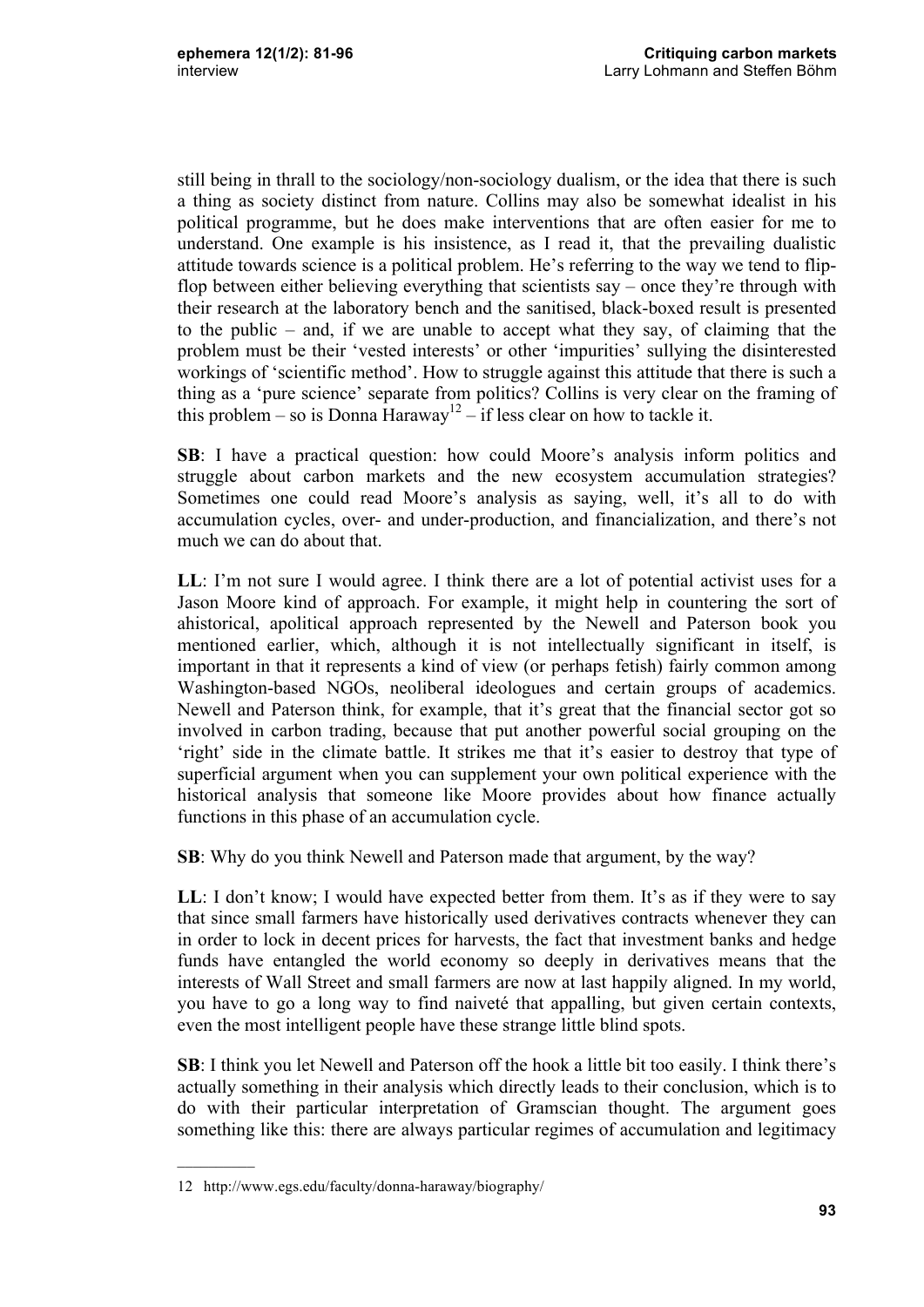that work together to achieve certain outcomes, and if you want to achieve a particular outcome, then you basically have to align capital, civil society and government in such a way that certain 'governance' outcomes can be achieved. And if the outcome desired is to decarbonise the economy, we need to give incentives to capital to decarbonise and get civil society to sign up to this and governments to organise it. I'm simplifying massively, of course, but I think they see this as a pragmatist application of Gramsci.

**LL**: This is not Gramsci. Gramsci spent too much of his life in prison not to understand the difference between various senses of 'alignment'. Goldman Sachs and small farmers are not going to 'align' in a lasting and politically-effective way just because they both happen to have an interest in futures contracts. Deutsche Bank and La Via Campesina<sup>13</sup> are not going to 'align' around the cause of climate action just because Deutsche Bank has the idea it might be able to make some money out of carbon and La Via Campesina also deploys the word 'carbon' in its advocacy of peasant agriculture. Gramsci knew better than to indulge in such ivory-tower abstractions. Have Newell and Paterson ever actually tried to build a movement together with Wall Street bankers? Being able to judge what kind of 'alignment' works and what doesn't comes from years of hard experience and lengthy, detailed analysis. It can't be replaced by a cartoonish misreading of some book by Gramsci.

**SB**: It is that Newell and Paterson are distanced from practice in your view?

**LL**: Not from academic practice, perhaps just from *realpolitik* in the wider world. Maybe when you get a group of people together who are subject to incentives to trap themselves in reified territorial or geographical metaphors about capitalism, it just becomes difficult to use your head or apply your own experience. Suddenly, multiply nonsensical abstractions like 'we can't get outside capitalism, so we have to work within it, and working within it means enlisting Wall Street, therefore enlisting Wall Street must be possible', etc., etc. come to seem reasonable. But who knows?

**SB**: This brings us back to the 'university'. I'm working in a business school, where there are very specific requirements, forces and strategies in place to organise research in a particular way. It's not the same everywhere, of course. Some places are different, and even within the business school system in the UK there are remarkable pockets of advanced critique. The point is that academics are conditioned by the university.

**LL**: I agree. Just as we're all conditioned by our surroundings. It's not that academics never talk to people on, say, Wall Street, but the structure within which they talk to them – a 'semi-structured interview' or whatever – can easily encourage them simply to write down whatever the Wall Street person is trying to make them believe that they think, in terms of theories of social change, for example. Of course, the Wall Street person will rise to the opportunity and say, if you want to change society, then you have to talk to me. We will invest here and there, and don't worry, we can have these legal guarantees and safeguards, etc. This tells you nothing about practical political alliancebuilding or about how social change actually happens.

<sup>13</sup> http://viacampesina.org/en/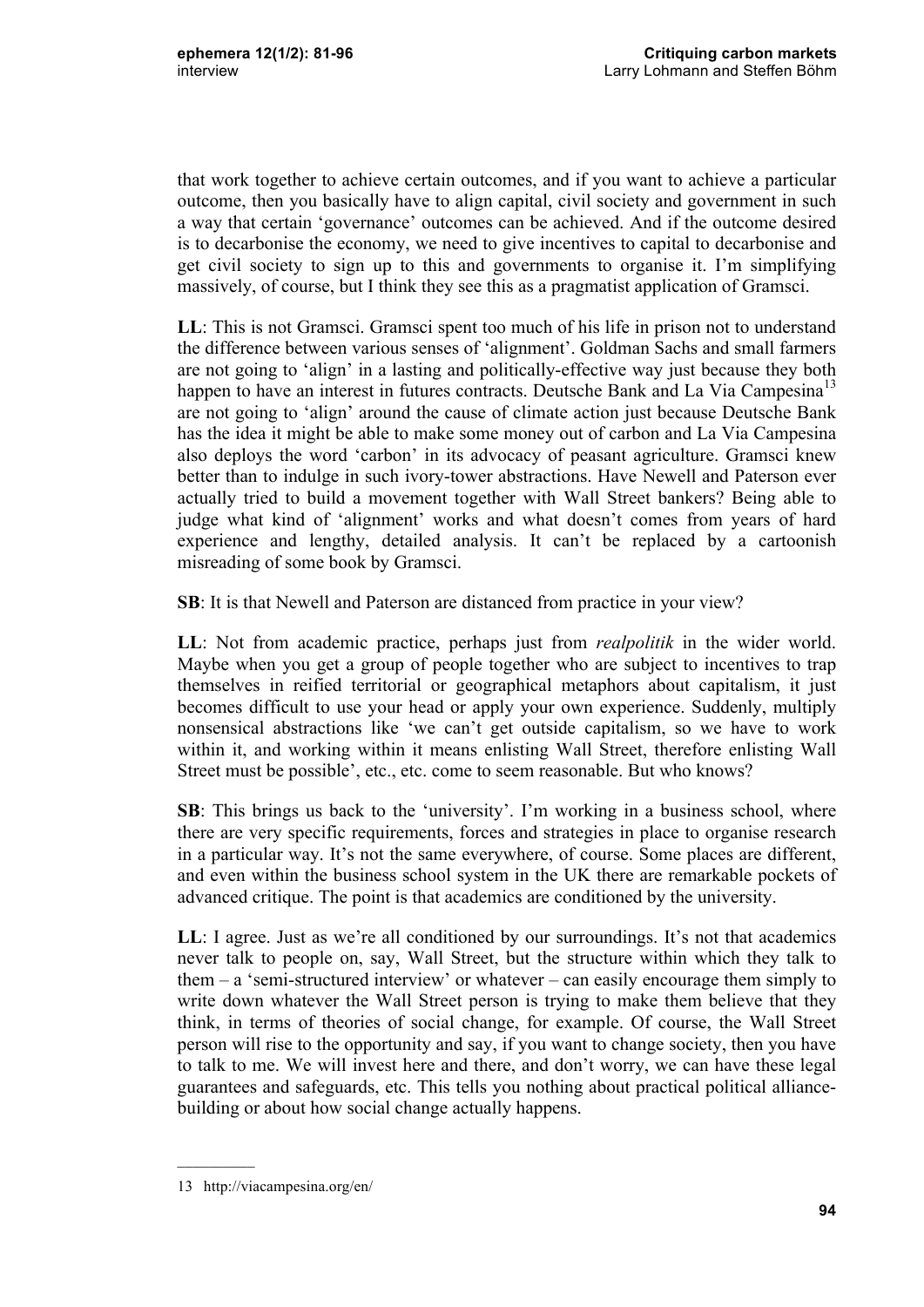**SB**: Can you also reflect about your own position, vis-à-vis the university system? You obviously made a conscious choice to be outside it, but do you think that people positioned in a university are necessarily too narrowly conditioned? That is, do we need more thinkers, rather than academics, who are also 'organic intellectuals', if you want to call them that? Thinkers who are actually outside the university, or if they're in a university, then actively engaged in movement building? Would you say that they need to come outside their traditional academic halls?

**LL**: Well, we could all do with a bit more of that. The question is how to make it happen. I think it's worth studying the decline over the 20th century of things like labour union study groups. We talk about 'organic intellectuals', but what about the contexts that encourage them? I have no idea about what it was like in the early or middle 20th century in labour movements, anti-Nazi movements, civil rights movements or other movements, but I get an impression of a different kind of intellectual ferment than we have today in industrialized societies, at least in Western Europe and the US. Whole ranges of working people who got together to talk about politics. What might we learn from the longer history of contexts that nurture 'organic intellectuals' that could help us cope with this divide today between universities and much of the rest of society?

**SB**: Well, let me say, Larry, you are one of the few 'organic intellectuals' I know, and I would like to thank you for your tremendous contribution to our understanding and critique of carbon markets and the emerging regime of 'climate capitalism'. Thank you also for engaging in this conversation. All the best to you.

- *Accounting, Organizations and Society* (2009) special issue on accounting and carbon markets, 34(3-4): 305-548. **references**
	- Böhm, S. and S. Dabhi (2009) (eds.) *Upsetting the offset: The political economy of carbon markets. London: MayFlyBooks* [http://mayflybooks.org/?page\_id=21].
	- Coelho, J. (2012) 'Climate Change Capital founder sees Bunge deal soon' [http://www.reuters.com/ article/2012/02/15/carbon-ccc-bunge-idUSL5E8DF82Q20120215].
	- De Cock, C. (2009) 'What I read about the global financial crisis in 2007 and 2008', *ephemera*, 9(1): 61- 72.
	- Lang, C. (2011) 'REDD and carbon markets: A look at two parallel planets' [http://www.reddmonitor.org/2011/11/20/redd-and-carbon-markets-a-look-at-two-parallel-planets].
	- Latour, B. (1999) *Pandora's hope: Essays on the reality of science studies*. Harvard, MA: Harvard University Press.
	- Latour, B. (2004) *Politics of nature: How to bring the sciences into democracy*. Harvard, MA: Harvard University Press.
	- Latour, B. (2010) *On the modern cult of the factish gods*. Durham, NC: Duke University Press.

Lewis, Michael (2010) 'Wall street collapse a story of "mass delusion"' [http://www.huffingtonpost.com/ 2010/03/14/michael-lewis-wall-street\_n\_498690.html].

- Lohmann, L. (2009) 'Toward a different debate in environmental accounting: The cases of carbon and cost–benefit', *Accounting, Organizations and Society*, 34(3-4): 499-534.
- Lohmann, L. (2010) 'Uncertainty markets and carbon markets: Variations on Polanyian themes', *New Political Economy,* 15(2): 225-254.
- Marx, K. (1976) *Capital: A critique of political economy. Volume 1,* trans. Ben Fowkes. London: Penguin.